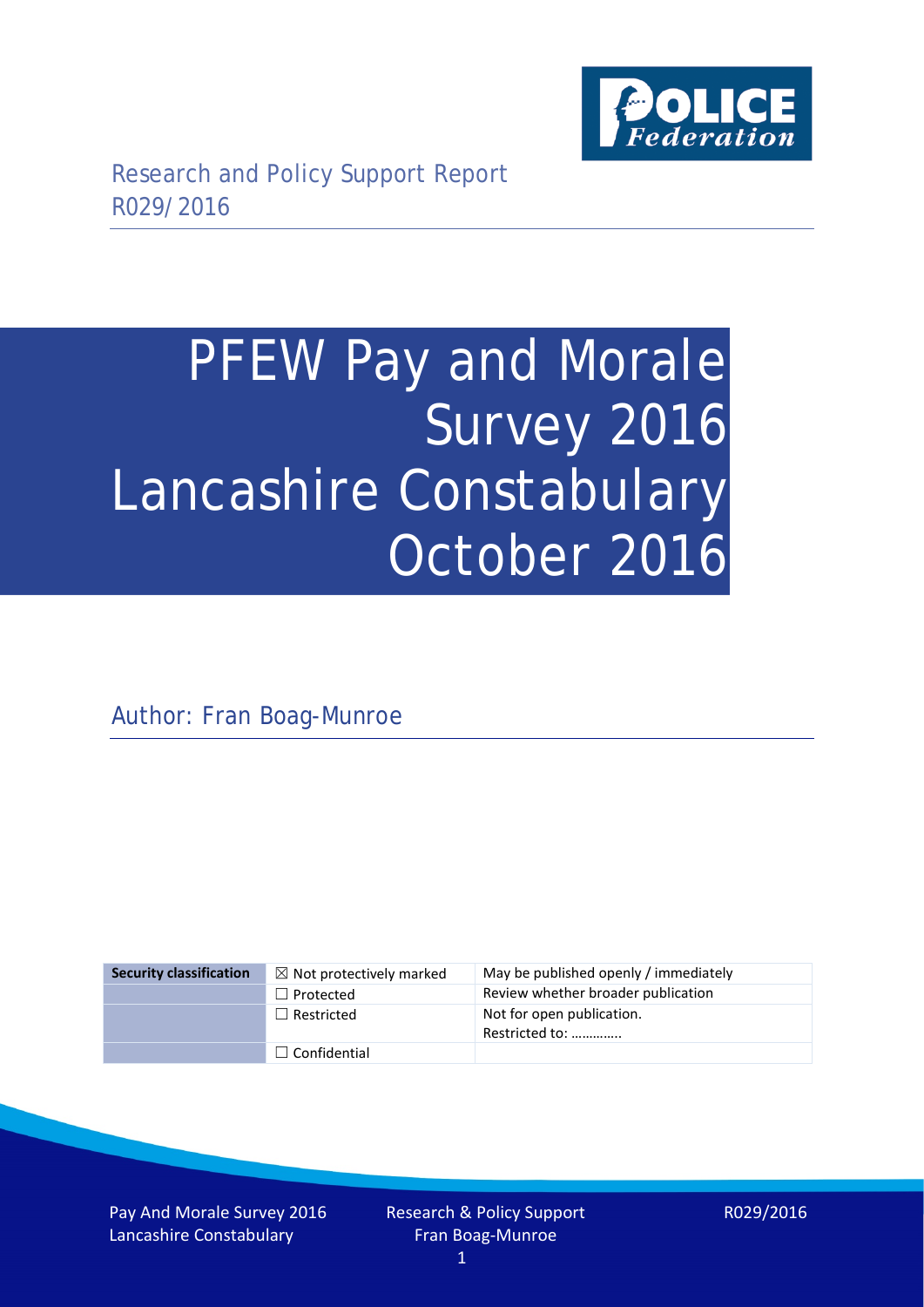## **INTRODUCTION**

This note provides a summary of responses to the PFEW Pay and Morale Survey received from respondents from Lancashire Constabulary in 2016.

Where appropriate, details of average responses for the police service as a whole are also presented, as well as a ranking of Lancashire Constabulary compared to other forces. Where rankings are provided, a ranking of 1 represents the force with the highest percentage of respondents expressing a particular attitude or intention, and a ranking of 42 represents the force with the lowest percentage of respondents expressing a particular attitude or intention<sup>[1](#page-1-0)</sup>. One force was excluded from this ranking because the sample size was considered too low to be representative of the force as a whole (<200 responses). Please be aware that the actual differences between individual rank positions may be quite small and, if used, should be interpreted cautiously.

Graphical summaries are also presented which compare the proportion of respondents expressing a particular attitude or intention in each force to the average for the service as a whole. These graphical summaries indicate either 1) that a force has the same proportion of respondents expressing a particular attitude as the national average or lower; 2) that the force has a higher proportion of respondents expressing a particular attitude than the national average; or 3) that the proportion of respondents expressing a particular attitude in a force is 10% or more higher than the national average.

## **RESPONSE RATE AND RESPONDENTS**

874 responses were received from Lancashire Constabulary, representing a response rate of around 31% (based on March 2016 Home Office figures of officer headcount). The national response rate for the 2016 survey was 35%. Last year's response rate for Lancashire Constabulary was 35%. Please bear this in mind when making comparisons with last year's findings.

Overall 2% of respondents to the survey declined to state which force they belonged to. The responses from these officers have been included within the national data but are excluded from force-level analysis.

77.2% of responses from Lancashire Constabulary were received from male officers and 22.8% of responses were from female officers. 73.3% of respondents were Constables, 20.0% were Sergeants and 6.7% were Inspectors or Chief Inspectors.

<span id="page-1-0"></span> $1$  Rankings have been determined at two decimal places.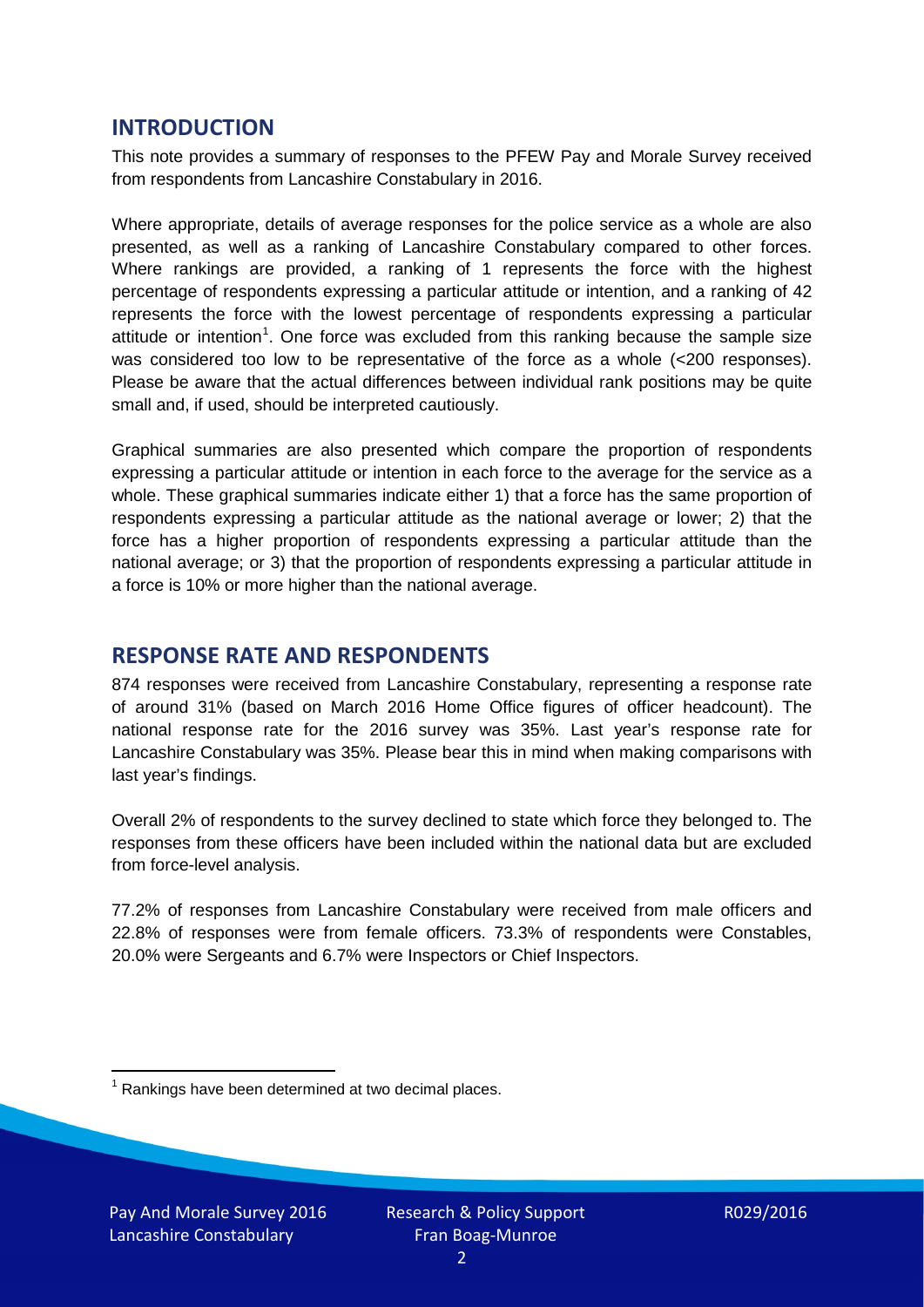## **MORALE**

45.2% of respondents from Lancashire Constabulary told us that their morale is currently low.

Nationally, the proportion of respondents reporting low personal morale ranges from 72.0% at the top ranking force to 41.9% at the bottom ranking force. In terms of the proportion of respondents with low morale, Lancashire Constabulary ranks 39 out of 42, meaning that, compared to Lancashire Constabulary, there are 3 forces with a smaller proportion of respondents reporting low morale.

77.6% of respondents from Lancashire Constabulary felt that morale within the force is currently low.

Across England and Wales as a whole, the proportion of respondents reporting low force morale ranges from 98.8% at the top ranking force to 74.1% at the bottom ranking force. In terms of the proportion of respondents reporting low force morale, Lancashire Constabulary ranks 39 out of 42 forces, meaning that there are 3 forces with a smaller proportion of respondents who feel that morale within their force is low.

Comparison of 2016 and 2015 figures for morale in Lancashire Constabulary are provided in the table below.

|                     | 2016  | 2015  |
|---------------------|-------|-------|
| Low personal morale | 45.2% | 61.7% |
| Low force morale    | 77.6% | 90.3% |

The proportion of respondents in the police service as a whole who said that their morale is low was 55.9%; this compares to 70.1% of respondents to the PFEW Pay and Morale survey in 2016; the proportion of respondents reporting low morale in 2016 was significant smaller than in [2](#page-2-0)015<sup>2</sup>.

The proportion of respondents in the service as a whole who said that morale in their force was low was 89.5%; in 2015, this proportion was 94.6%. Again the difference between 2016 and 2015 was statistically significant<sup>[3](#page-2-1)</sup>.

<span id="page-2-0"></span> $2$ <sup>2</sup> Z= 40.1, p < 0.001

<span id="page-2-1"></span> $3$  Z=25.2, p < 0.001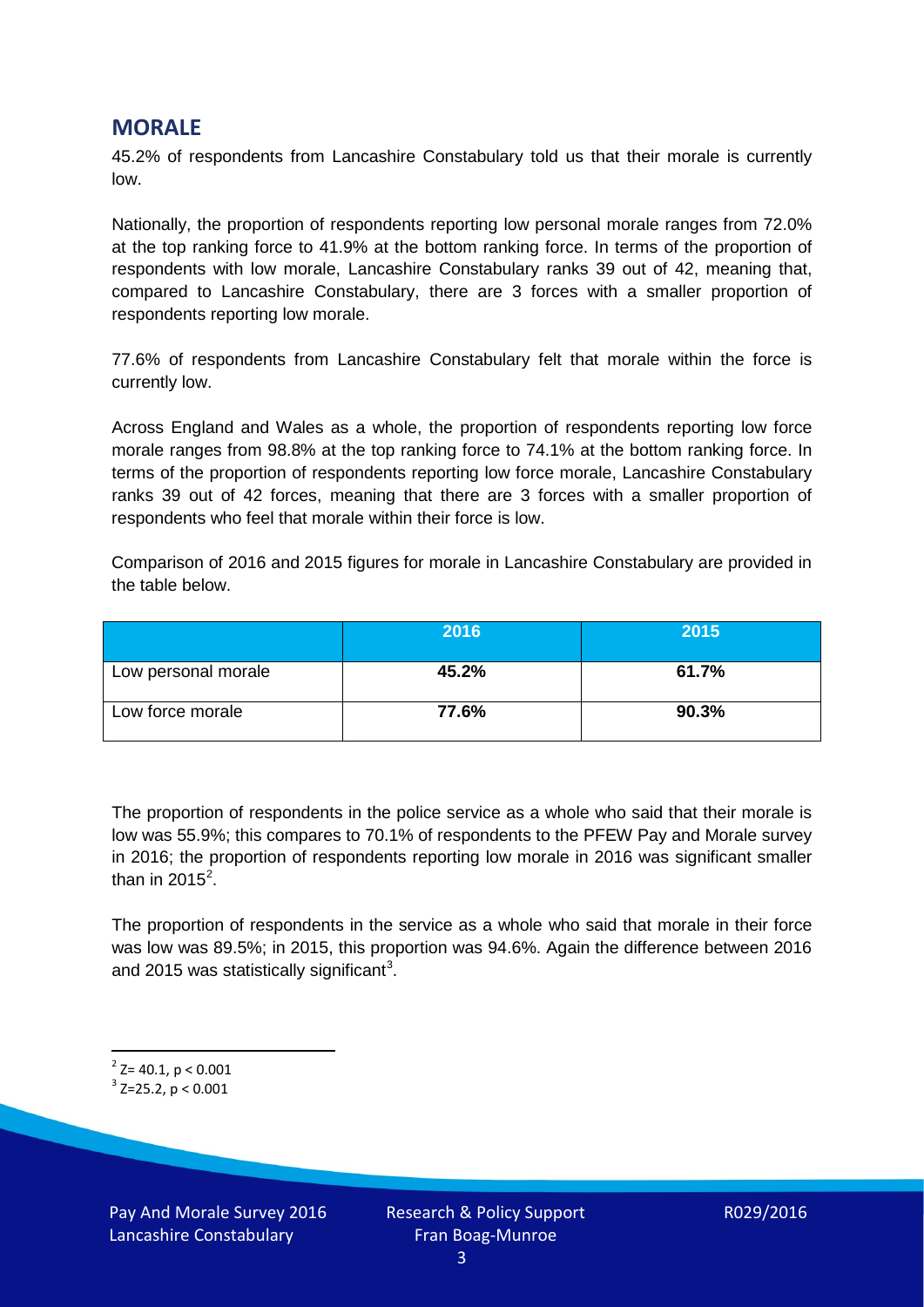*Proportion of respondents reporting low personal morale compared to national average in 2016*



#### *REASONS FOR LOW MORALE*

The survey asked respondents about the factors that had a positive or negative effect on their morale, the table below shows the proportion of respondents in Lancashire Constabulary who said a particular factor has had a negative effect upon their morale compared to the national average.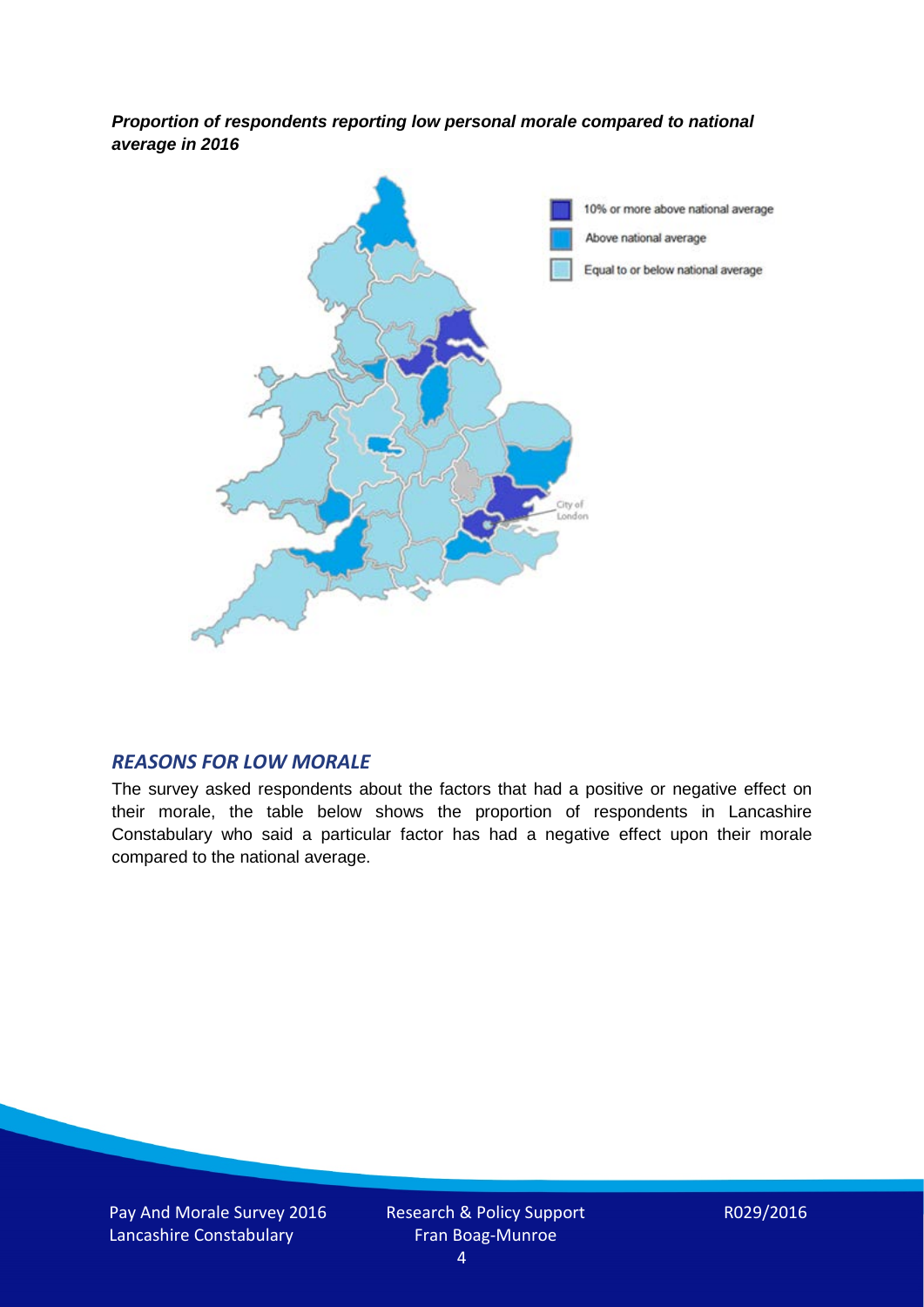| <b>Factor</b>                                  | <b>Negative effect on morale</b><br>(Lancashire Constabulary) | <b>Negative effect on morale</b><br><b>(England and Wales)</b> |
|------------------------------------------------|---------------------------------------------------------------|----------------------------------------------------------------|
| Pay and benefits (including<br>pension)        | 69.6%                                                         | 70.9%                                                          |
| Day-to-day job role                            | 31.0%                                                         | 39.9%                                                          |
| Workload and responsibilities                  | 46.5%                                                         | 52.4%                                                          |
| Work-life balance                              | 47.4%                                                         | 58.2%                                                          |
| Opportunities for<br>development and promotion | 47.7%                                                         | 49.9%                                                          |
| Health and wellbeing                           | 49.6%                                                         | 54.3%                                                          |
| How the police as a whole<br>are treated       | 80.6%                                                         | 84.2%                                                          |
| Treatment by senior<br>managers                | 31.1%                                                         | 42.1%                                                          |

# **ATTITUDES TOWARDS THE POLICE**

61.6% of respondents from Lancashire Constabulary said that they would not recommend joining the police to others.

Nationally, the proportion of respondents who said that they would not recommend joining the police to others ranges from 78.6% in the top ranking force to 55.4% in the bottom ranking force. Compared to the other forces in England and Wales, Lancashire Constabulary ranks 36 out of 42; there are therefore 6 forces with a smaller proportion of respondents who say that they would not recommend joining the police to others.

53.1% of respondents from Lancashire Constabulary said that they did not feel valued within the police.

The proportion of respondents who did not feel valued ranges from 79.2% in the top ranking force to 53.1% in the bottom ranking force. In terms of the proportion of respondents who did not feel valued within the police, Lancashire Constabulary ranks 42 out of 42; there are 0 forces with a smaller proportion of respondents who did not feel valued.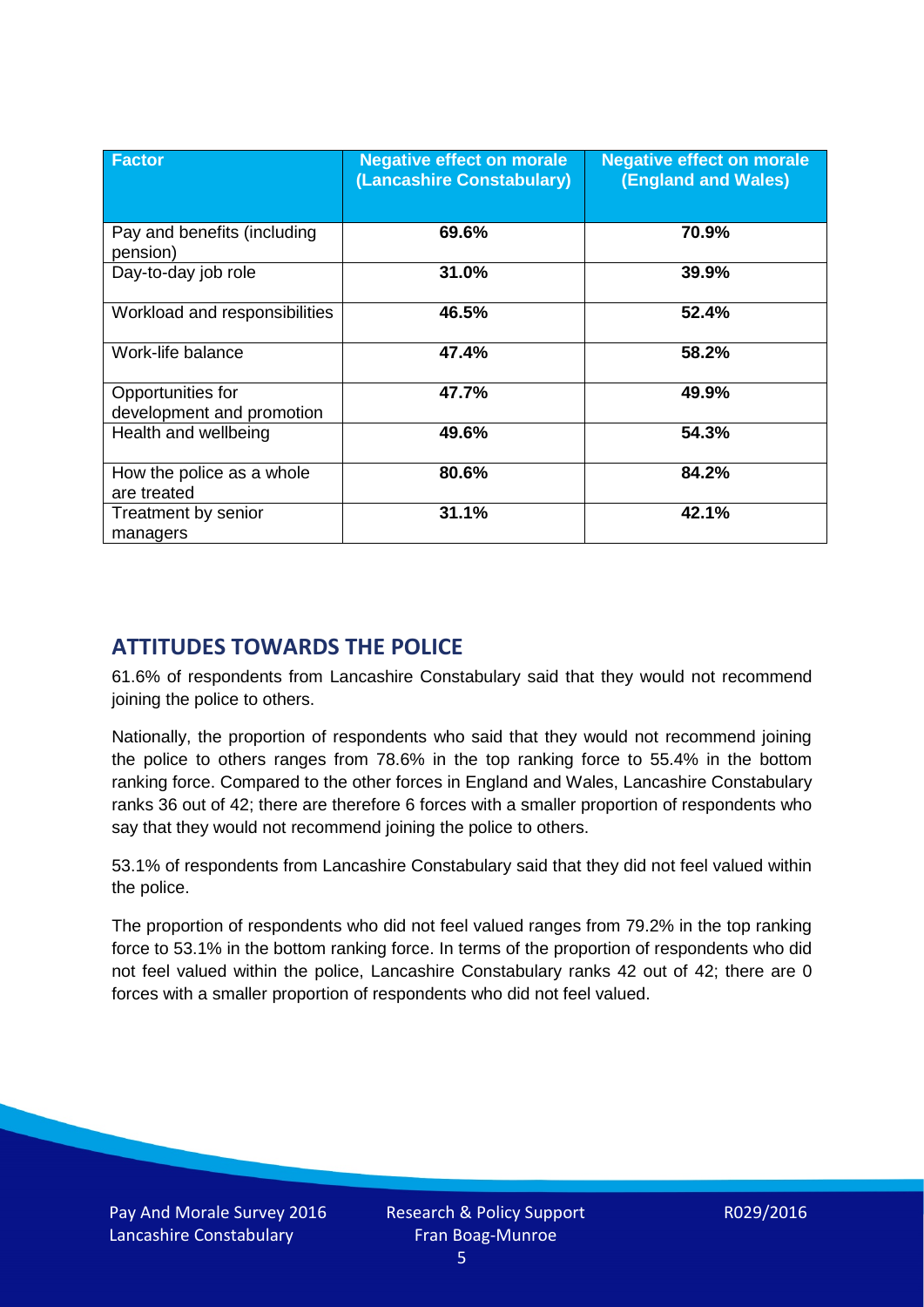|                                                           | 2016  | 2015  |
|-----------------------------------------------------------|-------|-------|
| would<br>not<br>recommend joining<br>the police to others | 61.6% | 70.8% |
| I do not feel valued<br>in the police                     | 53.1% | 65.3% |

For the service as a whole, the proportion of respondents in 2016 who said that they would not recommend joining the police to others was 69.9%. In 2015, 76.3% of respondents said that they would not recommend joining the police. The difference between 2016 and 2015 is statistically significant<sup>[4](#page-5-0)</sup>.

Across the police service as a whole, 67.3% of respondents said that they did not feel valued; compared to 74.7% of respondents in last year's survey. A significantly smaller proportion of respondents did not feel valued this year compared to 201[5](#page-5-1)<sup>5</sup>.

#### *Proportion of respondents who would not recommend the police to others compared to national average in 2016*



<span id="page-5-1"></span><span id="page-5-0"></span> $4$  Z = 19.6, p < 0.001  $5$  Z = 22.1, p < 0.001

Pay And Morale Survey 2016 Lancashire Constabulary

Research & Policy Support Fran Boag-Munroe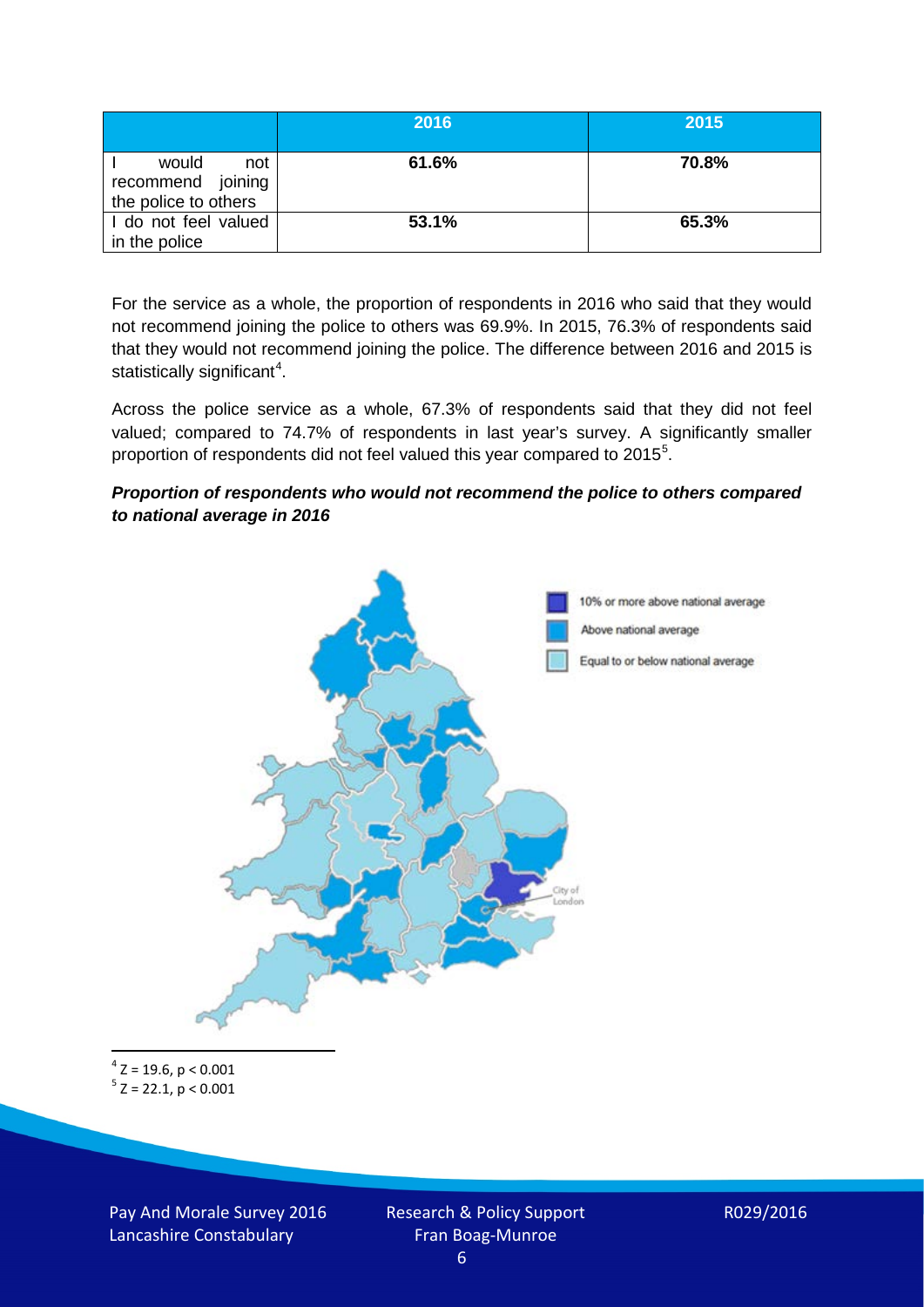## **INTENTION TO LEAVE**

6.7% of respondents from Lancashire Constabulary told us that they intend to leave the police service within two years. A further 19.5% of respondents said that they currently do not know what their intentions are with regards to staying in or leaving the police.

The proportion of respondents who planned to leave the police ranged from 21.5% at the top ranking force to 4.5% at the bottom ranking force. In terms of the proportion of respondents intending to leave, Lancashire Constabulary ranks 38 out of 42 forces, meaning that there are 4 forces with a smaller proportion of respondents intending to leave within two years.

Comparison of 2016 and 2015 figures for intention to leave in Lancashire Constabulary are provided in the table below.

|                                                | 2016 | <b>2015</b> |
|------------------------------------------------|------|-------------|
| Intend to leave the police<br>within two years | 6.7% | 10.4%       |

For the service as a whole, 11.8% of respondents planned to leave the police service within two years; in 2015, 15.6% of respondents said that they intended to leave within two years. A significantly smaller proportion of respondents intended to leave the police service in 2015 compared to 201[6](#page-6-0)<sup>6</sup>.

<span id="page-6-0"></span> $6$  Z = 15.2, p < 0.001

Pay And Morale Survey 2016 Lancashire Constabulary

Research & Policy Support Fran Boag-Munroe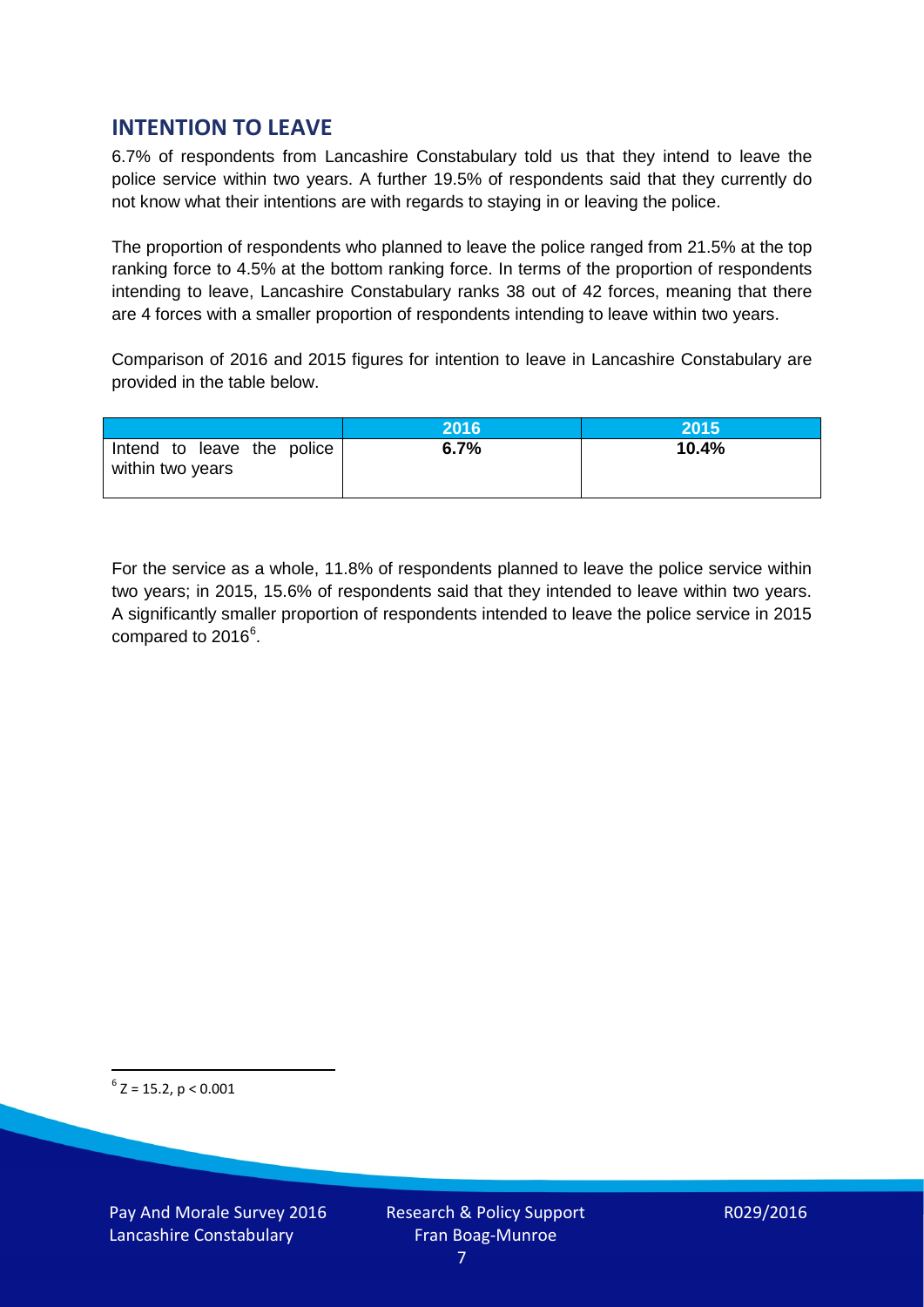*Proportion of respondents intending to leave the police within two years compared to national average in 2016*



### *REASONS FOR INTENDING TO LEAVE THE POLICE SERVICE*

Respondents who had said they intended to leave were asked to indicate the reasons behind this intention. The table below shows the proportion of respondents in Lancashire Constabulary who said that a particular factor has had a major effect on their intention to leave, compared to the national average.

Please be aware that respondents were able to choose more than one option therefore the figures provide below will not add up to 100%.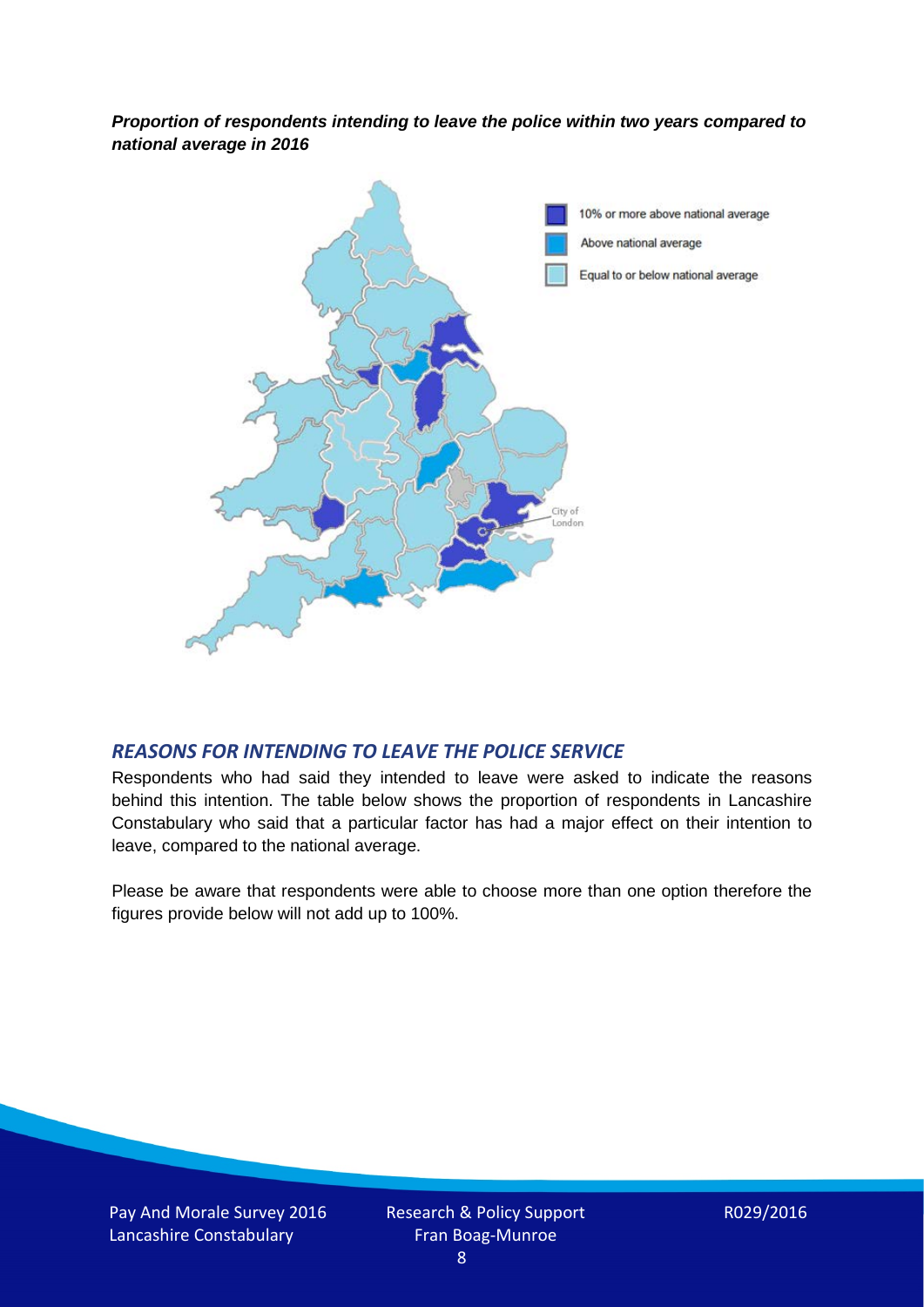| <b>Factor</b>                                          | <b>Major effect on intention to</b><br><b>leave (Lancashire</b><br><b>Constabulary)</b> | <b>Major effect on intention to</b><br>leave (England and Wales) |
|--------------------------------------------------------|-----------------------------------------------------------------------------------------|------------------------------------------------------------------|
| The impact of your job on<br>your family/personal life | 52.9%                                                                                   | 57.2%                                                            |
| Your morale                                            | 78.8%                                                                                   | 81.7%                                                            |
| Your opportunities for<br>development and promotion    | 56.9%                                                                                   | 49.1%                                                            |
| Your pay and benefits                                  | 61.5%                                                                                   | 67.6%                                                            |
| Better job opportunities<br>outside of the Police      | 64.7%                                                                                   | 59.2%                                                            |
| The impact of the job on your<br>health and wellbeing  | 63.5%                                                                                   | 69.4%                                                            |
| Dissatisfaction with your day-<br>to-day job role      | 41.2%                                                                                   | 43.6%                                                            |
| Your workload and<br>responsibilities                  | 36.5%                                                                                   | 41.8%                                                            |
| How the police was a whole<br>are treated              | 80.8%                                                                                   | 77.6%                                                            |
| Your treatment by senior<br>managers                   | 27.5%                                                                                   | 43.7%                                                            |

## **PAY AND BENEFITS**

74.9% of respondents from Lancashire Constabulary told us that they do not feel that they are paid fairly for the responsibilities they have within their job.

Across England and Wales, the proportion of respondents who feel that they are not paid fairly for their responsibilities ranges from 80.8% at the top ranking force to 63.0% at the bottom ranking force. Lancashire Constabulary ranks 11 out of 42 forces; there are 31 forces with a smaller proportion of respondents who say that they are not fairly paid for the responsibilities within their job.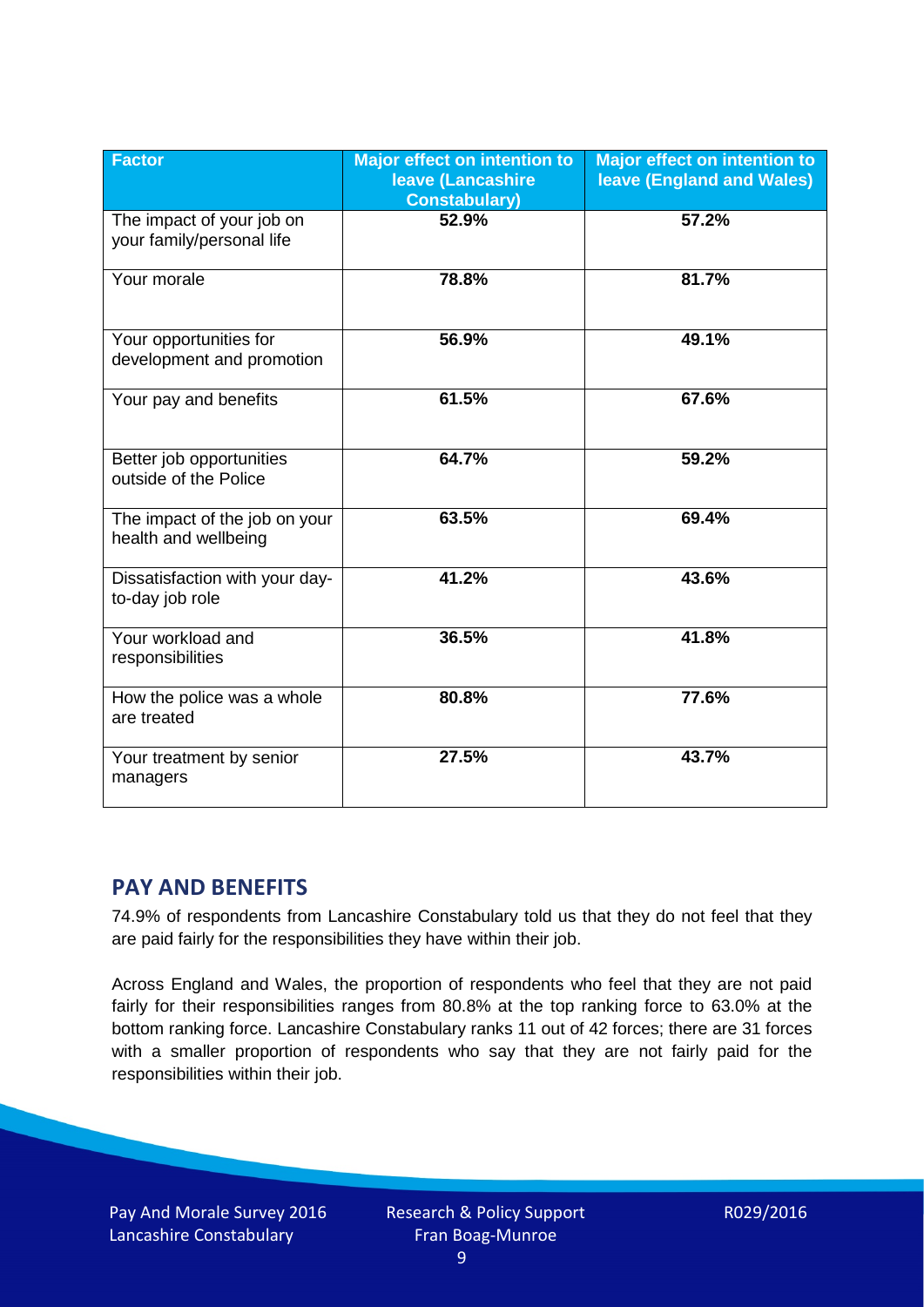63.3% of respondents from Lancashire Constabulary said that they are dissatisfied with their overall remuneration (including basic pay and allowances) and 68.6% said that they are dissatisfied with their pensions.

Nationally, The proportion of respondents who are dissatisfied with their overall remuneration ranges from 74.2% at the top ranking force to 50.9% at the bottom ranking force. In terms of respondents reporting dissatisfaction with their remuneration, Lancashire Constabulary ranks 23 out of 42 forces, meaning that there are 19 forces with a smaller proportion of respondents who are dissatisfied with their remuneration.

Pension dissatisfaction ranges from 71.5% at the top ranking force to 55.5% at the bottom ranking force. Lancashire Constabulary ranks 10 out of 42 forces for this indicator; therefore there are 32 forces with a smaller proportion of respondents who are dissatisfied with their pension.

|                                                                         | 2016  | 2015  |
|-------------------------------------------------------------------------|-------|-------|
| Do not feel fairly paid for the<br>responsibilities within their<br>job | 74.9% | 66.6% |
| Dissatisfied with total<br>remuneration                                 | 63.3% | 62.9% |
| Dissatisfied with pension                                               | 68.6% | 70.0% |

Nationally, 74.4% of respondents said that they were not paid fairly for the responsibilities they have within their job; this proportion was 70.3% in 2015. A significantly larger proportion of respondents said that they were not paid fairly for their responsibilities this year compared to last year<sup>[7](#page-9-0)</sup>.

The proportion of respondents across the police service as a whole who were dissatisfied with their remuneration was 66.7%; this compares to 62.7% in 2015. The difference between

<span id="page-9-0"></span> $7$  Z=12.5, p < 0.001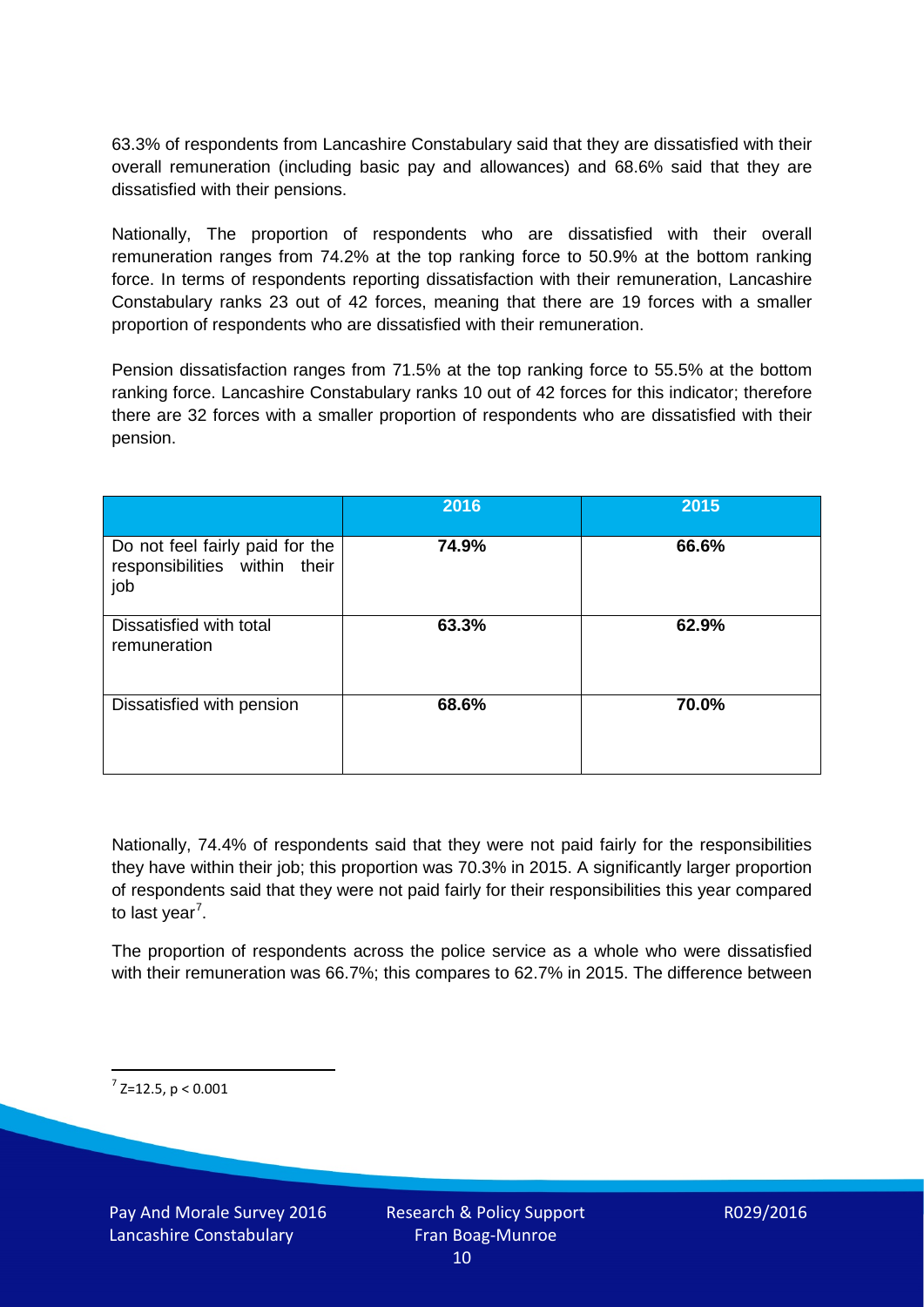the proportion of respondents who were dissatisfied with their overall remuneration in 2016 and 2015 was statistically significant<sup>[8](#page-10-0)</sup>.

Across England and Wales, the proportion of respondents who were dissatisfied with their pension in 2016 was 66.6%; this proportion was 68.9% in 2015. A significantly smaller proportion of respondents were dissatisfied with their pension this year compared to last year<sup>[9](#page-10-1)</sup>.

#### *Proportion of respondents who do not feel fairly paid for the responsibilities within their job compared to national average in 2016*



<span id="page-10-1"></span><span id="page-10-0"></span> $8$  Z = 11.4, p < 0.001  $^{9}$  Z = 6.7 p < 0.001

Pay And Morale Survey 2016 Lancashire Constabulary

Research & Policy Support Fran Boag-Munroe 11

R029/2016